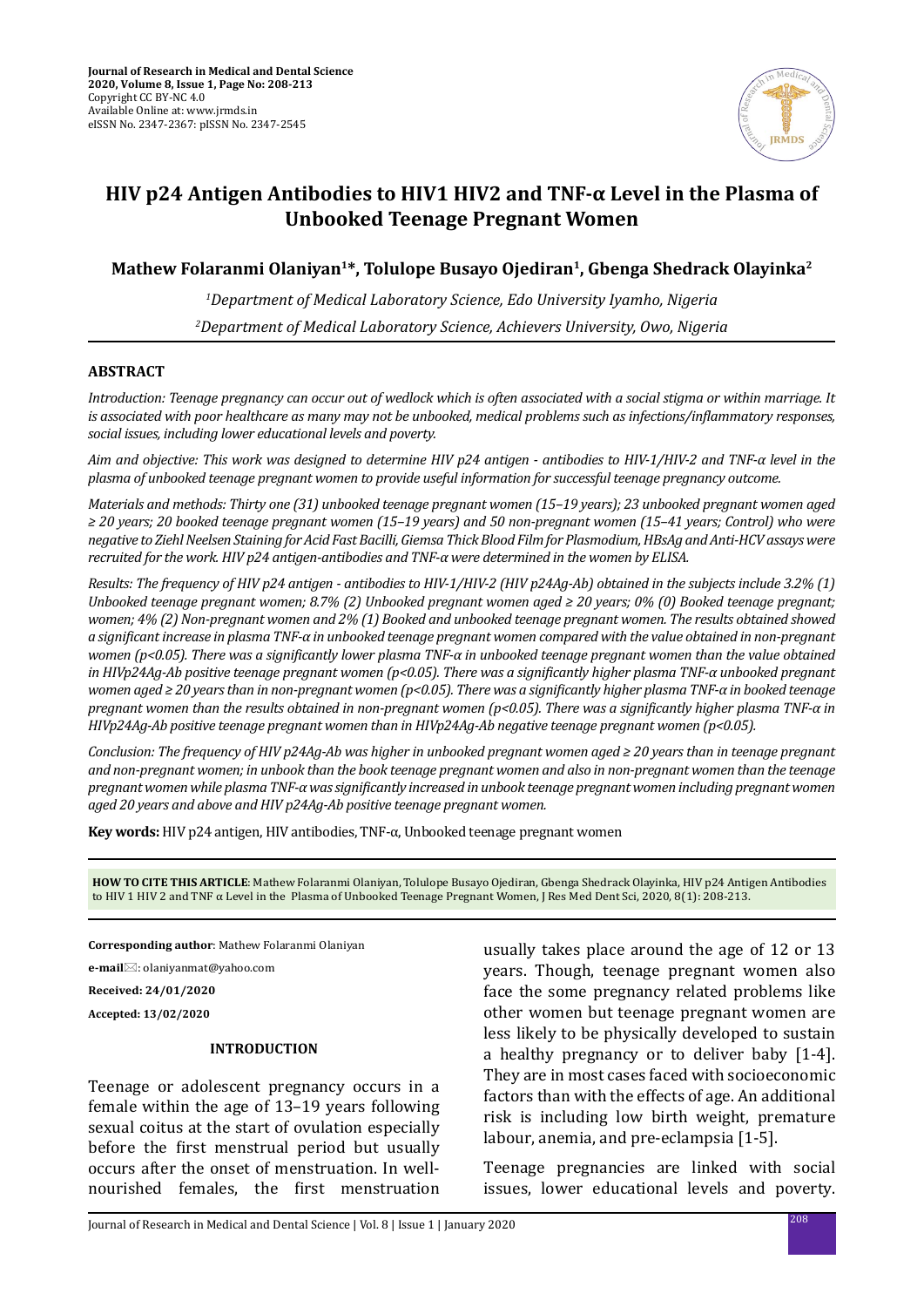Teenage pregnancy may occur out of wedlock often associated with a social stigma, within marriage and unplanned [1-4]. Teenage pregnancy is an early pregnancy associated with malnutrition and poor health care that may bring about medical problems. Teenage pregnancy requires educational interventions and improved access to birth control to reduce unplanned pregnancies [1-5]. Adolescents are especially vulnerable due to increased biological, social and economic risks associated with early pregnancy and childbirth, but most pregnancy and childbirth-related complications can be prevented through proven, cost-effective clinical interventions and timely antenatal care [6,7].

A booked pregnant woman is one who attends at least one antenatal clinic session with a trained personnel like clinicians, midwives while an unbooked pregnant woman is one who has not attended any antenatal clinic session with a trained personnel before presentation in labour. Pregnant women in lower social class constituted the majority of the unbooked pregnancy. The challenges of unbooked pregnancy include poor pregnancy outcome [8,9].

P24 is a capsid protein which is a component of the HIV particle capsid. Increased p24 in the blood is a reflection of the onset of signs/ symptoms of Acquired Immunodeficiency Syndrome and a reduction in CD4+ T-cells count. The p24 Ag/Ab ELISA is used for the diagnosis of HIV infection earlier than antibody assays. Fourth-generation HIV immunoassays detect both viral p24 protein and HIV antibodies produced by the patient against HIV compared to the previous generation methods that relied on only HIV antibodies detection. The p24 protein can be detected in patient blood as early as 2 weeks after HIV infection as against about 3–4 weeks for the earliest seroconversion which further reduced the window period necessary to accurately determine the HIV status in a patient [10]. Tumor necrosis factor-α (TNF-α) is a pro-inflammatory cytokine, TNF- $\alpha$  has also been associated with inflammatory mechanisms related to implantation, placentation, and pregnancy outcome [11]. This work was planned to determine HIV p24 antigen - antibodies to HIV-1/HIV-2 and TNF- $\alpha$  level in the plasma of unbooked teenage pregnant women.

## **MATERIALS AND METHODS**

## **Study area**

This work was carried out in Saki-West Local government headquarters located at the Northern part of Oyo State in Nigeria. It is the resident of Oke-Ogun Polytechnic, 244 Racee battalion of Nigerian army, Baptist Medical Center, Baptist College of Nursing and Midwifery, School of Medical Laboratory Technology, Oyo State Hospital, Muslim Hospital and School of Basic Midwifery. It is a major city in Oyo state that shares border with Kwara state and Burkina Fasso.

## **Study population**

Thirty one (31) unbooked teenage pregnant women (15–19 years); 23 unbooked pregnant women aged  $\geq 20$  years; 20 booked teenage pregnant women (15–19 years) and 50 nonpregnant women (15–41 years; Control) who were negative to Ziehl Neelsen Staining for Acid Fast Bacilli, Giemsa Thick Blood Film for Plasmodium, HBsAg and Anti-HCV assays were recruited for the work.

**Analysis of biochemical and immunological parameters**

**HIVp24 antigen and antibodies to HIV-1 (groups M and O) and HIV-2 in human serum:**  These were determined in the subjects using Bio-Rad Genscreen™ ULTRA HIV Ag-Ab which is a qualitative ELISA kit used for the detection of HIV p24 antigen and antibodies to HIV-1 and HIV-2 in human serum/plasma.

**Anti-HCV ELISA:** Antibody to HCV (Anti-HCV) was tested in the subjects by using Bio-Rad Monolisa™ Anti-HCV PLUS Version 3 kit by ELISA technique.

**Detection of HBsAg by ELISA:** Hepatitis B surface antigen (HBsAg) test was tested in the test and control subjects by a one-step MONOLISA AgHBs sandwich ELISA technique for the detection of HBsAg in serum or plasma using BIO –RAD reagent kit (Raymond Poincare, Marnes La Coquette).

**TNF alpha ELISA:** Plasma TNF alpha was measured in the subjects using Abcam's kit.

**Detection of acid fast bacilli in sputum and identification of Plasmodium in blood:** Acid Fast Bacilli and Identification of Plasmodium tests using sputum and blood samples respectively were carried out by the method described by [12].

#### **Ethical considerations**

This work was reviewed and approved by ethical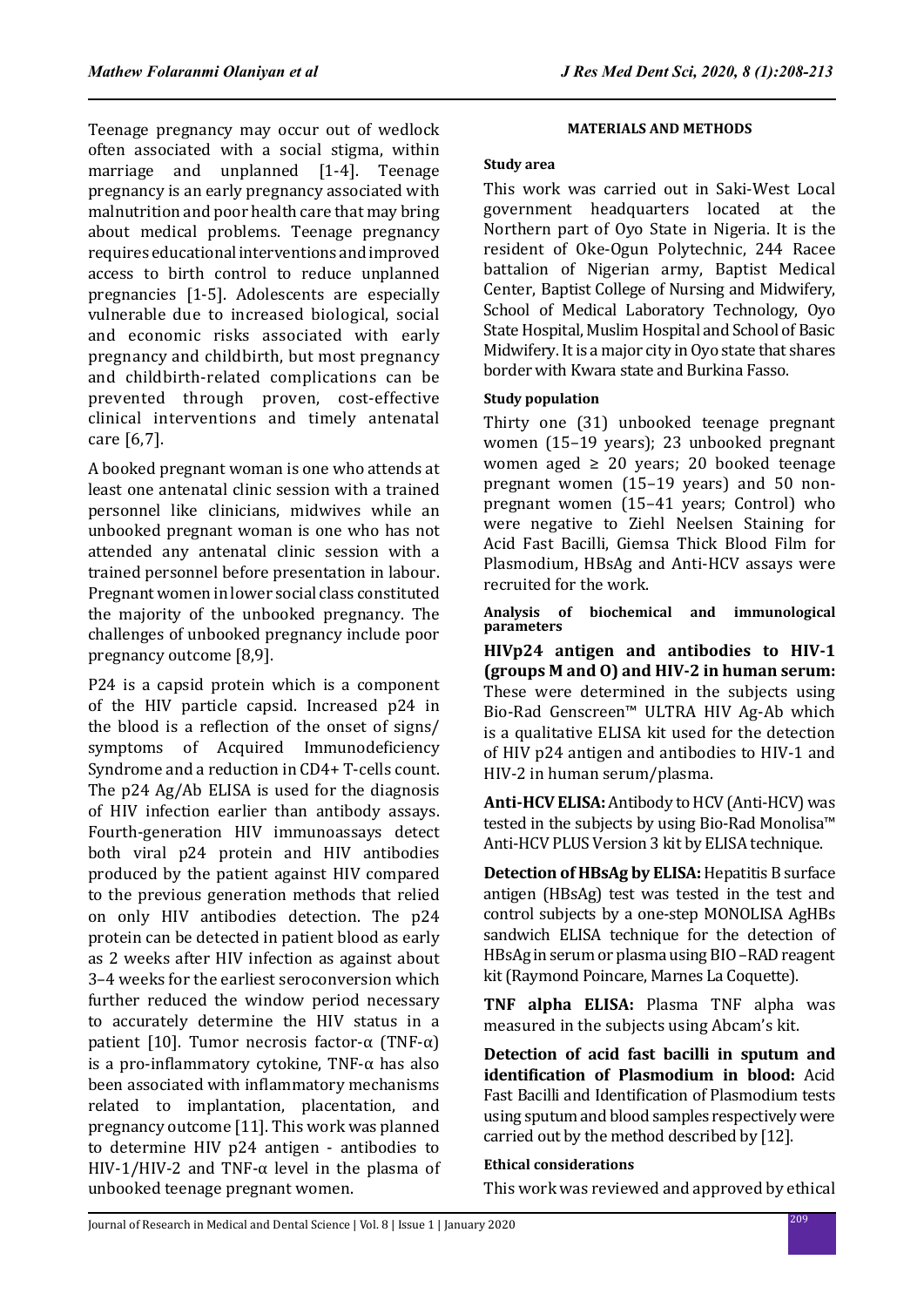and research committee of Baptist Medical center Saki-Nigeria. Informed consent was also obtained from each of the subjects.

## **Method of statistical analysis**

Mean, Standard Deviation, Probability and student "t" test at 0.05 level of significance were determined using IBM SPSS 18.0.

#### **RESULTS**

The frequency of HIV p24 antigen - antibodies to HIV-1/HIV-2 (HIV p24Ag-Ab) obtained in the subjects include 3.2% (1) Unbooked teenage pregnant women; 8.7% (2) Unbooked pregnant women aged  $\geq 20$  years; 0% (0) Booked teenage pregnant; women; 4% (2) Non-pregnant women and 2% (1) Booked and unbooked teenage pregnant women.

The results obtained showed a significant increase in plasma TNF-α in unbooked teenage pregnant women compared with the value obtained in non-pregnant women (p<0.05; Tables 1 and 2, Figure 1). There was a significantly lower plasma TNF-α in unbooked teenage pregnant women

|                                                         | Unbooked teenage<br>pregnant women<br>$(15 - 19 \text{ years})$ | Unbooked<br>pregnant women<br>aged $\geq$ 20 YEARS | <b>Booked teenage</b><br>pregnant women<br>(15 – 19 years) | Non-Pregnant<br>women (15 -<br>41 years) | <b>HIVp24Ag-Ab Positive</b><br>teenage pregnant women<br>(Booked and unbooked) | HIVp24Ag-Ab Negative<br>teenage pregnant women<br>(Booked and unbooked) |  |
|---------------------------------------------------------|-----------------------------------------------------------------|----------------------------------------------------|------------------------------------------------------------|------------------------------------------|--------------------------------------------------------------------------------|-------------------------------------------------------------------------|--|
| Frequency                                               | 31                                                              | 23                                                 | 20                                                         | 50                                       |                                                                                | 50                                                                      |  |
| HIVp24Ag-Ab                                             | $3.2\%(1)$                                                      | $8.7\%(2)$                                         | $0\%$ (0)                                                  | $4\%$ (2)                                | $2\%$ (1)                                                                      | 96.1%(49)                                                               |  |
| TNF- $\alpha$ (pg/ml)                                   | $4.0 \pm 0.1$                                                   | $4.3 \pm 0.2$                                      | $3.8 \pm 0.1$                                              | $3.0 \pm 0.2$                            | $5.6 \pm 0.1$                                                                  | $4.1 \pm 0.1$                                                           |  |
| AFB by ZIEHL<br>NELSEEN<br><b>STAINING</b>              | Negative                                                        | Negative                                           | Negative                                                   | Negative                                 | Negative                                                                       | Negative                                                                |  |
| Plasmodium test<br>by Giemsa Thick<br><b>Blood Film</b> | Negative                                                        | Negative                                           | Negative                                                   | Negative                                 | Negative                                                                       | Negative                                                                |  |
| <b>HBsAg</b>                                            | Negative                                                        | Negative                                           | Negative                                                   | Negative                                 | Negative                                                                       | Negative                                                                |  |
| Anti-HCV                                                | Negative                                                        | Negative                                           | Negative                                                   | Negative                                 | Negative                                                                       | Negative                                                                |  |
|                                                         |                                                                 |                                                    |                                                            |                                          |                                                                                |                                                                         |  |

**Table 2: Results of the comparative analysis of plasma TNF-α in unbooked and booked pregnant and non-pregnant women.**

|                              |         | <b>Unbooked</b><br>teenage<br>Pregnant<br><b>WOMEN</b><br>(15-19 years)<br>Vs.<br><b>Unbooked</b><br>pregnant<br>women aged<br>$\geq$ 20 years | <b>Unbooked</b><br>teenage<br>pregnant<br>women<br>(15–19 years)<br>Vs.<br>booked<br>teenage<br>pregnant<br>women<br>(15-19 years) | <b>Unbooked</b><br>teenage<br>pregnant<br>women<br>(15-19 years)<br>Vs.<br>Non-<br>pregnant<br>women<br>(15–41 years) | <b>Unbooked</b><br>teenage<br>pregnant<br>women<br>$(15 - 19)$<br>years)<br>Vs.<br>HIVp24Ag-<br>Ab positive<br>teenage<br>pregnant<br>women | <b>Unbooked</b><br>teenage pregnant<br>women<br>$(15-19 \text{ years})$<br>Vs.<br>HIVp24Ag-Ab<br>negative teenage<br>pregnant women | <b>Unbooked</b><br>pregnant<br>women aged ≥<br>20 years<br>Vs.<br><b>Booked</b><br>teenage<br>pregnant<br>women<br>$(15-19 \text{ years})$ | <b>Unbooked</b><br>pregnant<br>women aged $\ge$<br>20 years<br>Vs.<br>non-pregnant<br>women<br>(15-41 years) | <b>Booked</b><br>teenage<br>pregnant<br>women<br>$(15 - 19)$<br>years)<br>Vs.<br>non-pregnant<br>women<br>$(15-41 \text{ years})$ | HIVp24Ag-<br>Ab positive<br>teenage<br>pregnant<br>women<br>vs.<br>HIVp24Ag-<br>Ab Negative<br>teenage<br>pregnant<br>women |
|------------------------------|---------|------------------------------------------------------------------------------------------------------------------------------------------------|------------------------------------------------------------------------------------------------------------------------------------|-----------------------------------------------------------------------------------------------------------------------|---------------------------------------------------------------------------------------------------------------------------------------------|-------------------------------------------------------------------------------------------------------------------------------------|--------------------------------------------------------------------------------------------------------------------------------------------|--------------------------------------------------------------------------------------------------------------|-----------------------------------------------------------------------------------------------------------------------------------|-----------------------------------------------------------------------------------------------------------------------------|
| TNF- $\alpha$<br>(pg)<br>ml) | t-value | $-1.34164$                                                                                                                                     | 1.41421                                                                                                                            | 4.47214                                                                                                               | $-11.31371$                                                                                                                                 | $-0.70711$                                                                                                                          | 2.23607                                                                                                                                    | 4.59619                                                                                                      | 3.57771                                                                                                                           | 10.6066                                                                                                                     |
|                              | p-value | 0.155876                                                                                                                                       | 0.146447                                                                                                                           | $0.02*$                                                                                                               | $0.004**$                                                                                                                                   | 0.276393                                                                                                                            | 0.077423                                                                                                                                   | $0.02*$                                                                                                      | $0.04*$                                                                                                                           | $0.004**$                                                                                                                   |



**Figure 1: Comparative description of HIVp24Ag-Ab in the subjects.**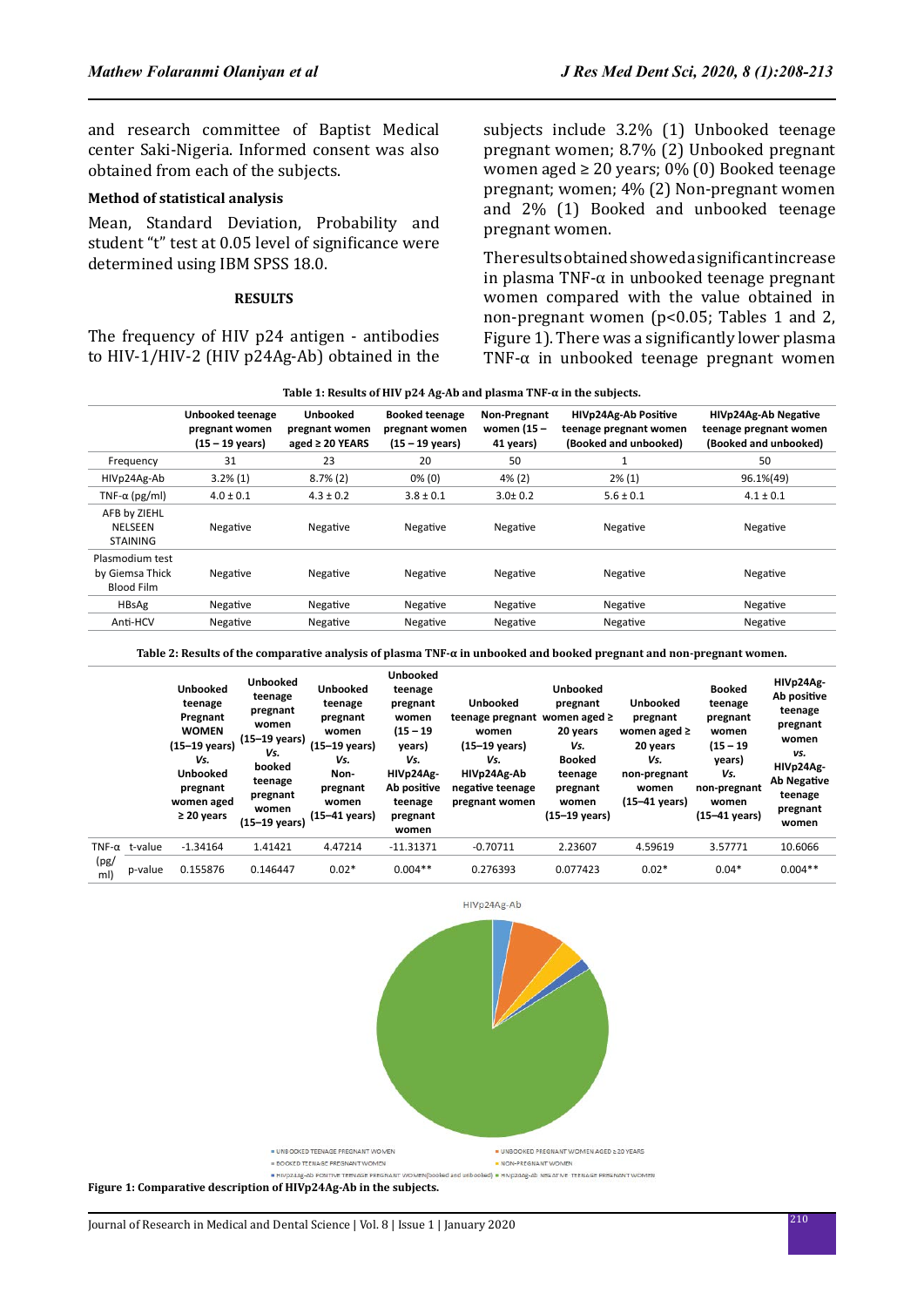than the value obtained in HIVp24Ag-Ab positive teenage pregnant women (p<0.05; Tables 1 and 2, Figure 1). There was a significantly higher plasma TNF-α unbooked pregnant women aged ≥ 20 years than in non-pregnant women  $(p<0.05)$ . There was a significantly higher plasma TNF- $\alpha$  in booked teenage pregnant women than the results obtained in non-pregnant women (p<0.05; Tables 1 and 2). There was a significantly higher plasma TNF-α in HIVp24Ag-Ab positive teenage pregnant women than in HIVp24Ag-Ab negative teenage pregnant women (p<0.05; Tables 1 and 2, Figure 1).

# **DISCUSSION**

The frequency of HIV p24 antigen-antibodies to HIV-1/HIV-2 (HIV p24Ag-Ab) obtained in the subjects include 3.2% (1) Unbooked teenage pregnant women; 8.7% (2) Unbooked pregnant women aged  $\geq 20$  years; 0% (0) Booked teenage pregnant; women; 4% (2) Non-pregnant women and 2% (1) booked and unbooked teenage pregnant women.

The results indicate that the frequency of HIV p24Ag-Ab was higher in unbooked pregnant women aged  $\geq 20$  years than in teenage pregnant and non-pregnant women; in unbook than the book teenage pregnant women and also in nonpregnant women than the teenage pregnant women. P24 is a capsid protein of HIV, expression of which is an indication of the onset of symptoms of AIDS and a reduction in of CD4+ T-cells count. Expression of p24 Ag/Ab in the serum indicates HIV infection. p24 protein is incorporated into fourth-generation HIV immunoassays for early detection of HIV [10].

Early detection by characterizing HIV p24 Ag/ Ab in the serum or plasma is very important as Human Immunodeficiency Virus to prevent transmission of the infection to child in-utero, during childbirth and during breastfeeding, in addition to the reduction in the risk of motherto-child HIV transmission by antiretroviral therapy [13]. The Centers for Disease Control and Prevention (CDC) has recommended HIV testing as a routine prenatal care specifically during the first trimester to prevent mother to child transmission [13].

High frequency of HIV infection in unbook pregnancy may be due to the report that lack of proper antenatal care and poor pregnancy outcome are associated with unbooked than booked pregnant women [14]. The report of this work is consistent with the report of Okeudo et al. [15] that repoted HIV mother-to-child transmission rate of 13.6%. As mothers of all the HIV positive babies were unbooked and had no form of antenatal care.

Lower frequency of HIV in teenage pregnant women in this study is also consistent with the report of Christofides, et al. [16]. Those pregnant women within the age of 16 and 19 years of age did not have a higher incidence of HIV as they associated the higher risk of HIV infection with sexual risk behaviour such as higher partner numbers and a greater age difference with partners. In addition, HIV-infected pregnant and breastfeeding teenagers are especially vulnerable group of pregnant women that need special attention and enhanced support for optimal maternal and infant outcomes [17]. It has also been reported that the prevalence of HIV was significantly higher among unbooked pregnant women with less formal education in an unbooked obstetric population in the Niger Delta [18].

The results obtained showed a significant increase in plasma TNF-α in unbooked teenage pregnant women compared with the value obtained in non-pregnant women. There was significantly lower plasma TNF- $\alpha$  in unbooked teenage pregnant women than the value obtained in HIVp24Ag-Ab positive teenage pregnant women. There was significantly higher plasma TNF-α unbooked pregnant women aged  $\geq$  20 years than in non-pregnant women. There was significantly higher plasma TNF- $\alpha$ in booked teenage pregnant women than the results obtained in non-pregnant women. There was significantly higher plasma TNF- $\alpha$  in HIVp24Ag-Ab positive teenage pregnant women than in HIVp24Ag-Ab negative teenage pregnant women.

Tumor necrosis factor (TNF $\alpha$ ) is an inflammatory cytokine involved in systemic inflammation and a constituent of the acute phase reaction. Higher plasma levels of TNF- $\alpha$  seem to play a role in pregnancy complications [19,20]. Tumor necrosis factor-α (TNF-α) has also been associated with inflammatory mechanisms related to implantation, placentation, and pregnancy outcome [11]. Increased in plasma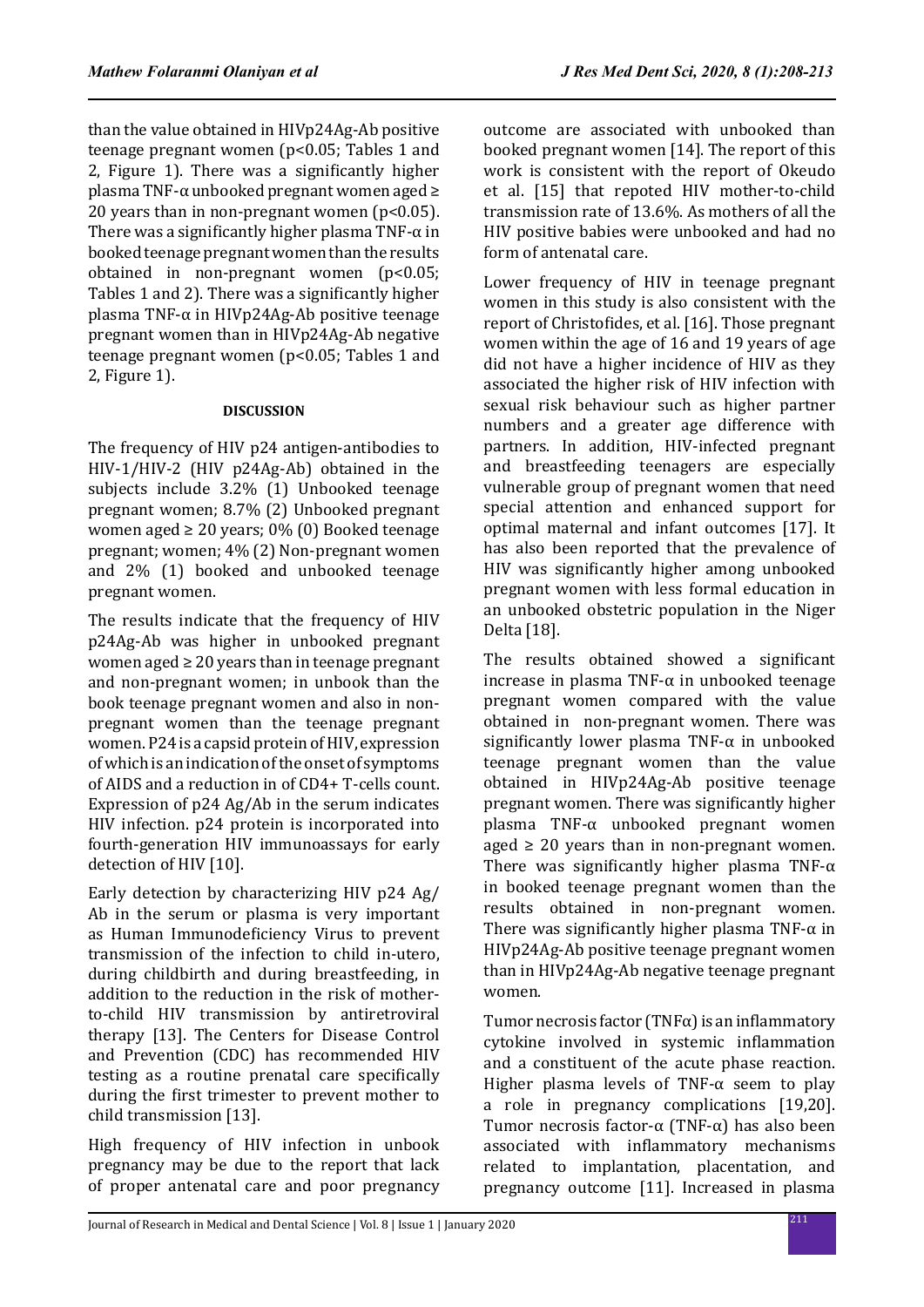levels of TNF- $\alpha$  can be triggered by infections such as HIV [20] TNF-α was significantly increased in unbook teenage pregnant women including pregnant women aged 20 years and above and HIV p24Ag-Ab positive teenage pregnant women. This can be associated with age differences as ageing is associated with increased inflammatory activity in the blood [21].

## **CONCLUSION**

The frequency of HIV p24Ag-Ab was higher in unbooked pregnant women aged  $\geq 20$  years than in teenage pregnant and non-pregnant women; in unbook than the book teenage pregnant women and also in non-pregnant women than the teenage pregnant women while plasma TNF-α was significantly increased in unbook teenage pregnant women including pregnant women aged 20 years and above and HIV p24Ag-Ab positive teenage pregnant women.

## **ACKNOWLEDGMENTS**

The authors acknowledge the practioners and patients of the herbal homes where the subjects were recruited.

#### **CONFLICT OF INTEREST**

Authors declare clearly that there is no conflict of interest.

#### **AUTHOR'S CONTRIBUTION**

Mathew Folaranmi OLANIYAN: research design, recruitment of subjects, literature search and review, data analysis and interpretation and manuscript preparation; Tolulope Busayo OJEDIRAN, recruitment of subjects, literature search and review and Gbenga Shedrack OLAYINKA: recruitment of subjects and data analysis.

## **ETHICS STATEMENT**

The proposal of this work was reviewed and approved by the Ethical and Research committee of Baptist Medical Centre, Saki-Nigeria (BMCER/ SHK/VII/143). The consent of each participants was obtained.

#### **REFERENCES**

1. Hamilton BE, Ventura SJ. Birth Rates for U.S. teenagers reach historic lows for all age and ethnic groups. NCHS Data Brief 2012; 89:1-8.

- 2. Oringanje C1, Meremikwu MM, Eko H, et al. Interventions for preventing unintended pregnancies among adolescents. Cochrane Database Syst Rev 2009; 7:2: CD005215.
- 3. Mayor S. Pregnancy and childbirth are leading causes of death in teenage girls in developing countries. BMJ 2004; 328:1152.
- 4. Makinson C. The health consequences of teenage fertility. Fam Plann Perspect 1985; 17:132–139.
- 5. Loto OM, Ezechi OC, Kalu BK, et al. Poor obstetric performance of teenagers: Is it age- or quality of carerelated?. J Obstet Gynaecol 2004; 24:395–398.
- 6. Hackett K, Lenters L, Vandermorris A, et al. How can engagement of adolescents in antenatal care be enhanced? Learning from the perspectives of young mothers in Ghana and Tanzania. BMC Pregnancy Childbirth 2019; 19:184.
- 7. Bwalya BC, Sitali D, Baboo KS, et al. Experiences of antenatal care among pregnant adolescents at Kanyama and Matero clinics in Lusaka district, Zambia. Reprod Health 2018; 15:124.
- 8. John CO, Alegbeleye JO. Pregnancy outcome in unbooked mothers at a tertiary health institution, South-South, Nigeria. Niger J Med 2016; 25:294-300.
- 9. Abasiattai M, Udoma EJ. The unbooked pregnant woman: Experience from a rural tertiary hospital South-South Nigeria. Global J Community Med 2009; 2:61–64.
- 10.Laperchea S, Maniez-Montreuil M, Couroucéa AM. Combined tests (p24 Ag and anti-HIV antibodies) during early HIV-1 infectionPlace des tests combinés (Ag p24 et anticorps anti-VIH) au cours de l'infection précoce à VIH-1. Méd Maladies Infectieuses 2001; 31:82-84.
- 11.Alijotas-Reig J, Esteve-Valverde E, Ferrer-Oliveras R, et al. Tumor necrosis factor-alpha and pregnancy: Focus on biologics. An updated and comprehensive review. Clin Rev Allergy Immunol 2017; 53:40–53.
- 12.http://fac.ksu.edu.sa/sites/default/files/Book-District\_ Laboratory\_Practice\_in\_Tropical\_Countries\_Part-2\_ Monica\_Cheesbrough.pdf
- 13.Coutsoudis A, Kwaan L, Thomson M. Prevention of vertical transmission of HIV-1 in resource-limited settings. Expert Rev Anti Infect Ther 2010; 8:1163–1175.
- 14.Chigbu B, Onwere S, Kamanu CI, et al. Pregnancy outcome in booked and unbooked mothers in South Eastern Nigeria. East Afr Med J 2009; 86:267-271.
- 15.Okeudo C, Ezem B, Ojiyi E. Mother-to-child transmission rate of HIV at Orlu, South-Eastern Nigeria. Int J Gynecol Obst 2012; 16:1–6.
- 16.Christofides NJ, Jewkes RK, Dunkle KL, et al. Early adolescent pregnancy increases risk of incident HIV infection in the Eastern Cape, South Africa: A longitudinal study. J Int AIDS Soc 2014; 17:18585.
- 17.Callahan T, Modi S, Swanson J, et al. Pregnant adolescents living with HIV: What we know, what we need to know, where we need to go. J Int AIDS Soc 2017; 20:21858.